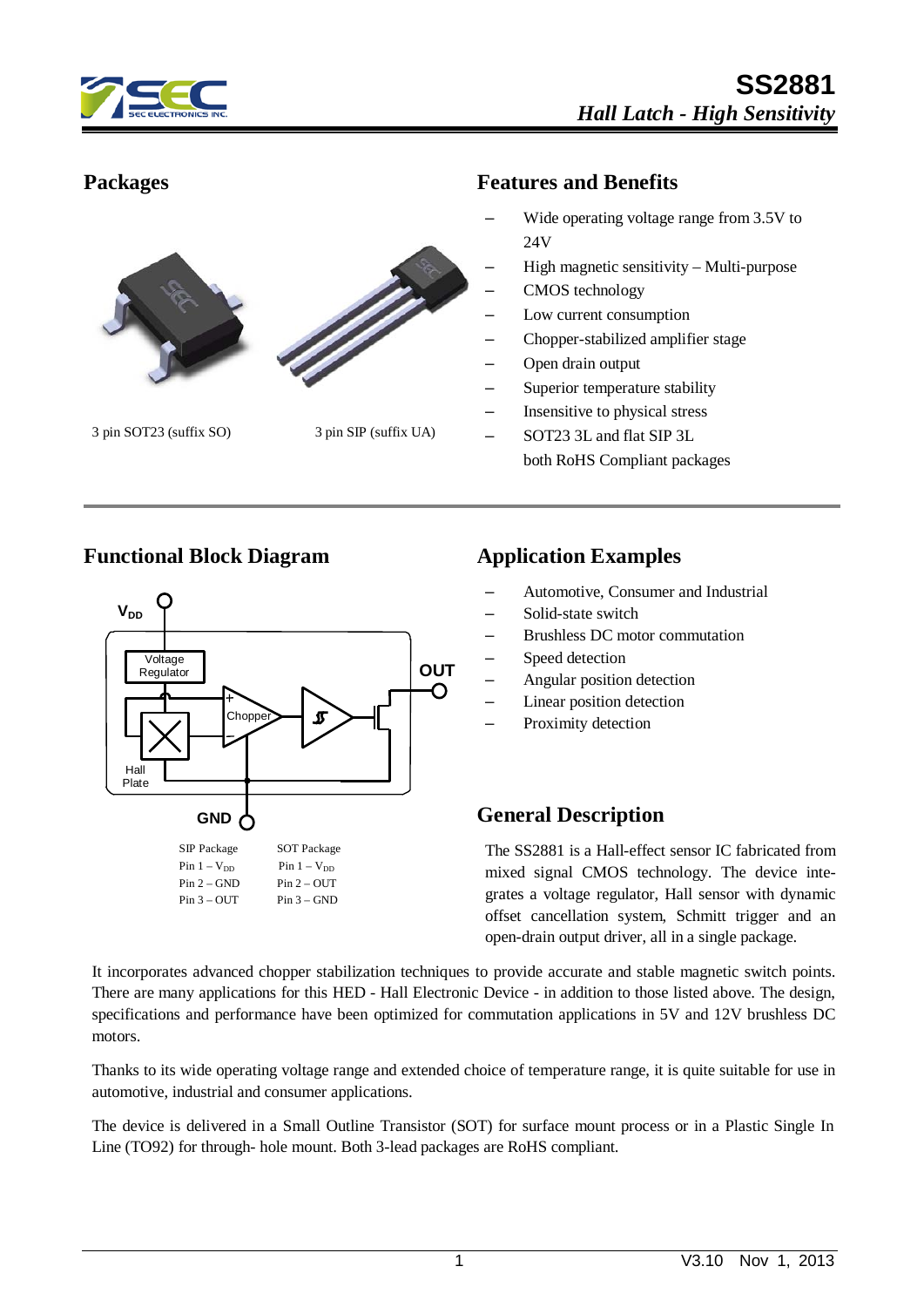

### **Glossary of Terms**

| MilliTesla (mT), Gauss     | Units of magnetic flux density: $1mT = 10$ Gauss                                                                                               |
|----------------------------|------------------------------------------------------------------------------------------------------------------------------------------------|
| <b>RoHS</b>                | <b>Restriction of Hazardous Substances</b>                                                                                                     |
| SOT                        | Small Outline Transistor (SOT package) – also referred with the package code<br>"SO"                                                           |
| <b>ESD</b>                 | Electro-Static Discharge                                                                                                                       |
| <b>BLDC</b>                | <b>Brush-Less Direct-Current</b>                                                                                                               |
| Operating Point $(B_{OP})$ | Magnetic flux density applied on the branded side of the package which turns the<br>output<br>driver ON ( $V_{\text{OUT}} = V_{\text{DSon}}$ ) |
| Release Point $(B_{RP})$   | Magnetic flux density applied on the branded side of the package which turns the<br>output<br>driver OFF ( $V_{\text{OUT}}$ = high)            |

### **Unique Features**

Based on mixed signal CMOS technology, the SS2881 is a Hall-effect device with high magnetic sensitivity. This multi-purpose latch meets most of the application requirements.

The chopper-stabilized amplifier uses switched capacitor technique to suppress the offset generally observed with Hall sensors and amplifiers. The CMOS technology makes this advanced technique possible and contributes to smaller chip size and lower current consumption than bipolar technology. The small chip size is also an important factor to minimize the effect of physical stress. This combination results in more stable magnetic characteristics and enables faster and more precise design.

The wide operating voltage from 3.5V to 24V, low current consumption and large choice of operating temperature range according to "E", "K" and "L" specification make this device suitable for automotive, industrial and consumer applications.

### **Pin Definitions and Descriptions**





| <b>SOT Pin <math>\mathbb{N}_2</math> SIP Pin <math>\mathbb{N}_2</math></b> | <b>Name</b>  | <b>Type</b> | <b>Function</b>       |
|----------------------------------------------------------------------------|--------------|-------------|-----------------------|
|                                                                            | $\rm V_{DD}$ | Supply      | Supply Voltage Pin    |
|                                                                            | OUT          | Output      | Open Drain Output Pin |
|                                                                            | <b>GND</b>   | Ground      | Ground Pin            |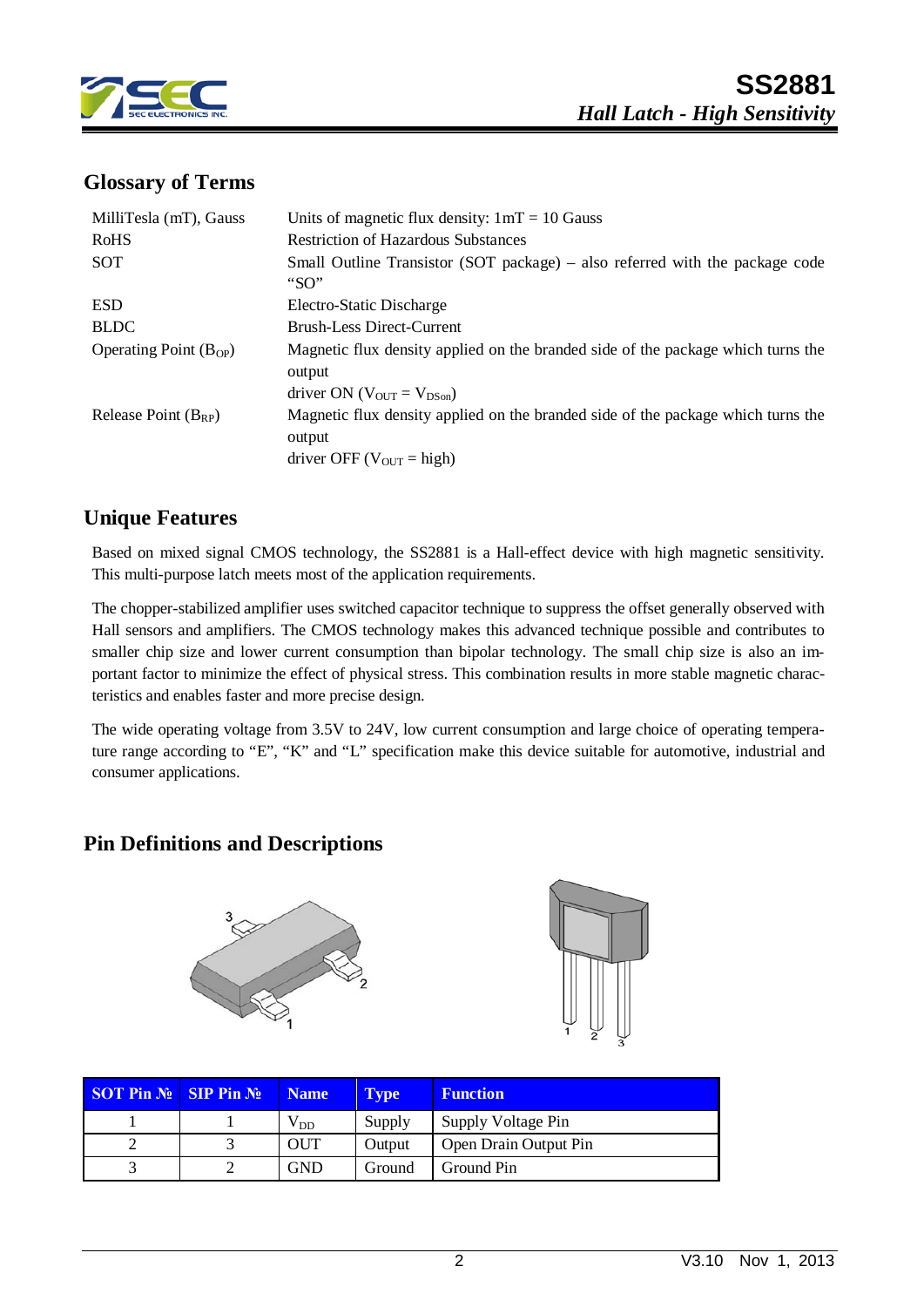

# **Absolute Maximum Ratings**

| <b>Parameter</b>                    | <b>Symbol</b>    | <b>Value</b> | <b>Units</b> |
|-------------------------------------|------------------|--------------|--------------|
| <b>Supply Voltage</b>               | $\rm V_{DD}$     | 28           |              |
| <b>Supply Current</b>               | $I_{DD}$         | 50           | mA           |
| <b>Output Voltage</b>               | $\rm V_{OUT}$    | 28           |              |
| <b>Output Current</b>               | $I_{\text{OUT}}$ | 50           | mA           |
| <b>Storage Temperature Range</b>    | $T_{\rm S}$      | $-50$ to 150 | $\circ$      |
| <b>Maximum Junction Temperature</b> | $T_{I}$          | 165          | ി            |

| <b>Operating Temperature Range</b> | <b>Symbol</b> | <b>Value</b> | Units |
|------------------------------------|---------------|--------------|-------|
| Temperature Suffix "E"             |               | $-40$ to 85  |       |
| Temperature Suffix "K"             |               | $-40$ to 125 |       |
| Temperature Suffix "L"             |               | $-40$ to 150 |       |

Exceeding the absolute maximum ratings may cause permanent damage. Exposure to absolute-maximum-rated conditions for extended periods may affect device reliability.

## **General Electrical Specifications**

DC Operating Parameters  $T_A = 25^{\circ}C$ ,  $V_{DD} = 3.5V$  to 24V (unless otherwise specified)

| <b>Parameter</b>                 | <b>Symbol</b> | <b>Test Conditions</b><br><b>Min</b> |     | Typ  | <b>Max</b> | <b>Units</b>       |
|----------------------------------|---------------|--------------------------------------|-----|------|------------|--------------------|
| <b>Supply Voltage</b>            | $V_{DD}$      | Operating                            | 3.5 |      | 24         | v                  |
| <b>Supply Current</b>            | $I_{DD}$      | $B < B_{RP}$                         |     |      |            | mA                 |
| <b>Output Saturation Voltage</b> | $V_{DSon}$    | $I_{OUT} = 20mA, B > B_{OP}$         |     |      | 0.5        | V                  |
| <b>Output Leakage Current</b>    | $I_{OFF}$     | $B < B_{RP}$ V <sub>OUT</sub> = 24V  |     |      | 10         | μA                 |
| <b>Output Rise Time</b>          | $t_{r}$       | $R_L = 1k\Omega$ , $C_L = 20pF$      |     | 0.25 |            | μs                 |
| <b>Output Fall Time</b>          | $t_{\rm f}$   | $R_L = 1k\Omega$ , $C_L = 20pF$      |     | 0.25 |            | us                 |
| Maximum Switching Frequency      | $F_{SW}$      |                                      |     | 10   |            | <b>KHz</b>         |
| Package Thermal Resistance       | $R_{TH}$      | Single layer (1S) Jedec board        |     | 301  |            | $\rm ^{\circ}$ C/W |

**Note**: The output of SS2881 will be switched after the supply voltage is over 2.2V, but the magnetic characteristics will not be normal until the supply is over 3.5V.

### **Magnetic Specifications**

DC Operating Parameters  $V_{DD} = 3.5$  to 24V (unless otherwise specified)

| <b>Package</b>                                                                                                                                                    | <b>Parameter</b>       | <b>Symbol</b> | <b>Test Conditions</b>                 | <b>Min</b> | <b>Typ</b> | <b>Max</b> | <b>Units</b> |
|-------------------------------------------------------------------------------------------------------------------------------------------------------------------|------------------------|---------------|----------------------------------------|------------|------------|------------|--------------|
| <b>Operating Point</b><br>$B_{OP}$<br>$Ta = 25^{\circ}C$<br><b>UA</b><br><b>Release Point</b><br>$B_{RP}$<br>$V_{dd} = 5V$ DC<br>$B_{H YST}$<br><b>Hysteresis</b> |                        |               |                                        | 5          | 15         | 40         | G            |
|                                                                                                                                                                   |                        | $-40$         | $-15$                                  | $-5$       | G          |            |              |
|                                                                                                                                                                   |                        |               |                                        |            | 30         |            | G            |
|                                                                                                                                                                   | <b>Operating Point</b> | $B_{OP}$      | $Ta = 25^{\circ}C$<br>$V_{dd} = 5V$ DC | $-40$      | $-15$      | $-5$       | G            |
| <b>SO</b>                                                                                                                                                         | <b>Release Point</b>   | $B_{RP}$      |                                        | 5          | 15         | 40         | G            |
|                                                                                                                                                                   | <b>Hysteresis</b>      | $B_{H YST}$   |                                        |            | 30         |            | G            |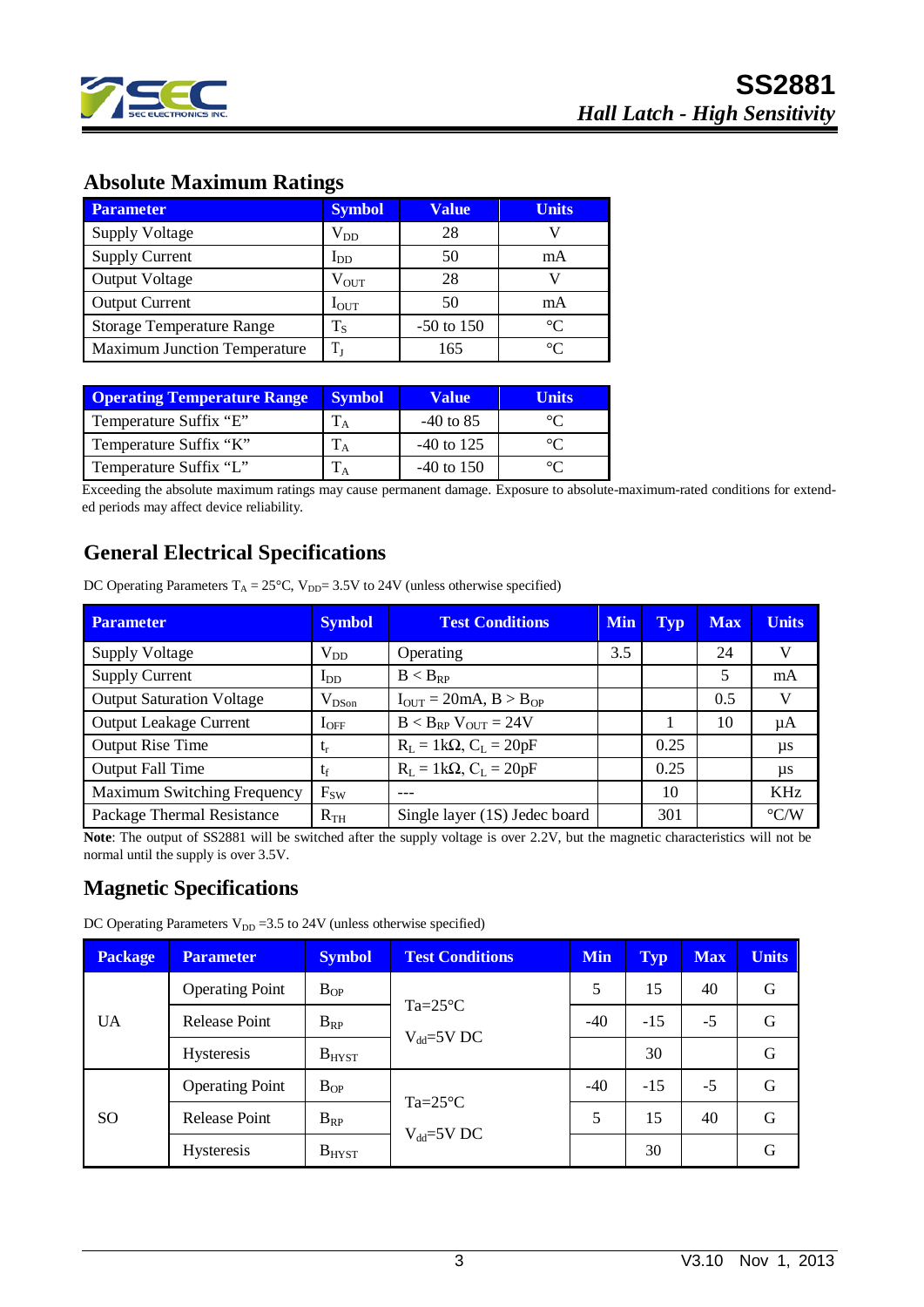

## **Output Behavior versus Magnetic Pole**

DC Operating Parameters  $T_A = -40^{\circ}C$  to  $150^{\circ}C$ ,  $V_{DD} = 3.5$  to 24V (unless otherwise specified)

| <b>Test Conditions (UA) Test Conditions (SO)</b> |              | – OUT |
|--------------------------------------------------|--------------|-------|
| $B < B_{RP}$                                     | $B > B_{RP}$ | High  |
| B > B <sub>OP</sub>                              | $B < B_{OP}$ | Low   |

The SOT-23 device is reversed from the UA package. The SOT-23 output transistor will be turned on(drops low) in the presence of a sufficiently strong North pole magnetic field applied to the marked face and turned off(hoists high) in the presence of a sufficiently strong South pole magnetic field.



#### **Detailed General Description**

The SS2881 exhibits latch magnetic switching characteristics. Therefore, it requires both south and north poles to operate properly.

The OUT pin of these devices switches low (turns on) when a magnetic field perpendicular to the Hall sensor exceeds the operate point threshold,  $B_{OP}$ . After turn-on, the output voltage is  $V_{DSon}$ . Note that the device latches, that is, a south pole of sufficient strength towards the branded surface of the device turns the device on. The device remains on if the south pole is removed (B→0). This latching property defines the device as a magnetic memory.

When the magnetic field is reduced below the release point,  $B_{RP}$ , the OUT pin turns off (goes high). The difference in the magnetic operating and release points is the hysteresis, B<sub>HYST</sub>, of the device. This built-in hysteresis prevents output oscillation near the switching point, and allows clean switching of the output even in the presence of external mechanical vibration and electrical noise.

The device behaves as a latch with symmetric operating and release switching points  $(B_{OP}=|B_{RP}|)$ . This means mag-







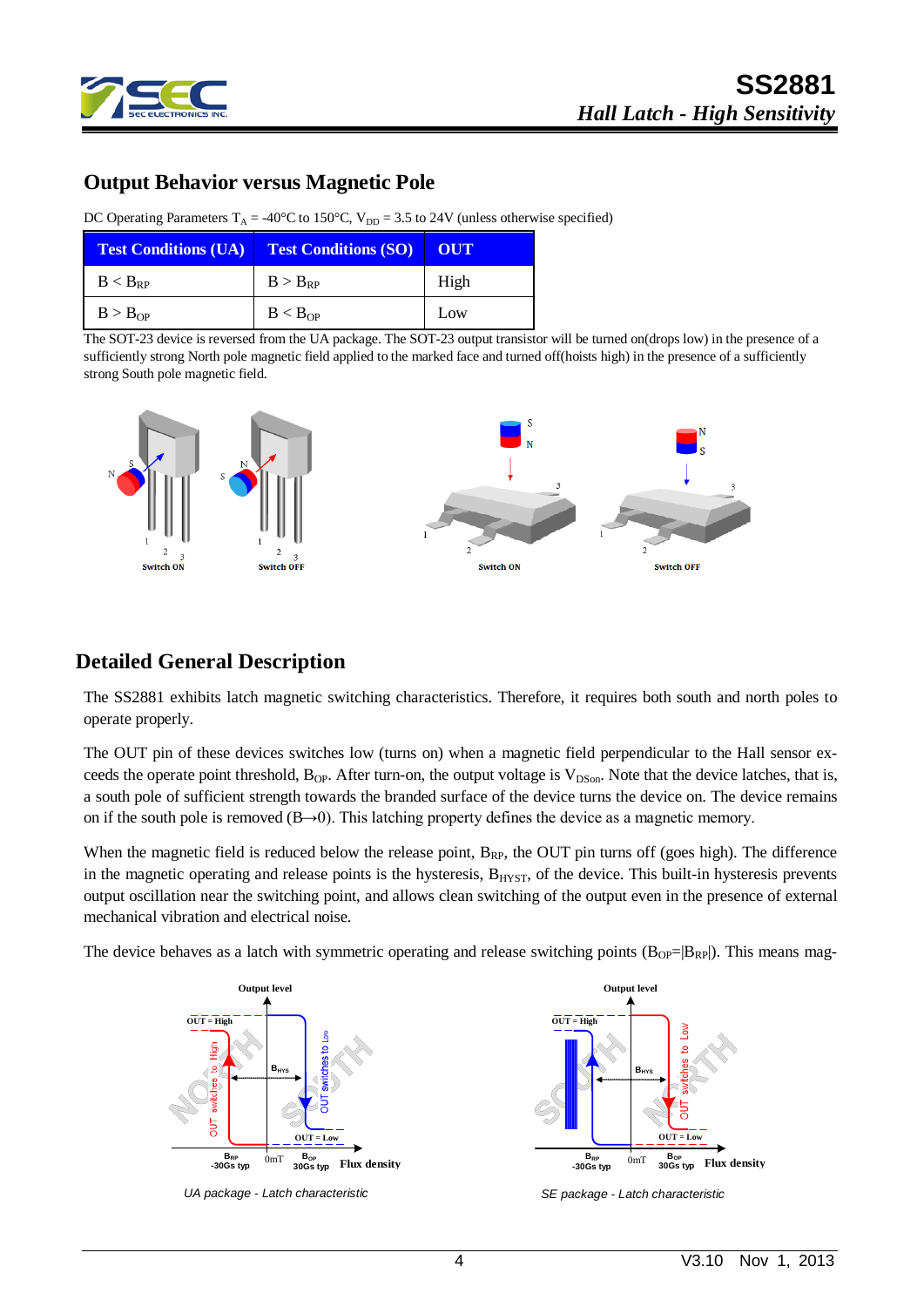

netic fields with equivalent strength and opposite direction drive the output high and low.

Powering-on the device in the hysteresis region (less than  $B_{OP}$  and higher than  $B_{RP}$ ) allows an indeterminate output state. The correct state is attained after the first excursion beyond  $B_{OP}$  or  $B_{RP}$ .

The SOT-23 device is reversed from the UA package. The SOT-23 output transistor will be latched on in the presence of a sufficiently strong North pole magnetic field applied to the marked face.

#### **Application Information**

It is strongly recommended that an external bypass capacitor be connected (in close proximity to the Hall sensor) between the supply ( $V_{DD}$  Pin) and ground (GND Pin) of the device to reduce both external noise and noise generated by the chopper stabilization technique. As is shown in the following two figures in next page, a 0.1μF capacitor is typical.



For reverse voltage protection, it is recommended to connect a resistor or a diode in series with the VDD pin. When using a resistor, three points are important:

- the resistor has to limit the reverse current to 50mA maximum ( $V_{CC}$  / R1  $\leq$  50mA)

- the resulting device supply voltage  $V_{DD}$  has to be higher than  $V_{DD}$  min ( $V_{DD} = V_{CC} - R1*I_{DD}$ )

- the resistor has to withstand the power dissipated in reverse voltage condition ( $P_D = V_{CC}^2 / R1$ )

When using a diode, a reverse current cannot flow and the voltage drop is almost constant  $(\approx 0.7V)$ .

Therefore, a 100Ω/0.25W resistor for 5V app lication and a diode for higher supply voltage are recommended. Both solutions provide the required reverse voltage protection.

When a weak power supply is used or when the device is intended to be used in noisy environment, it is recommended the following figure is used.

The low-pass filter formed by R1 and C1 and the Zener diode Z1 bypass the disturbances or voltage spikes occurring on the device supply voltage  $V_{DD}$ . The diode D1 provides additional reverse voltage protection.

> SS2881 R1:100 R2 C<sub>2</sub> V<sub>DD</sub> **GND** OUT  $C<sub>1</sub>$ Z1 D1

**Automotive and Severe Environment Protection Circuit**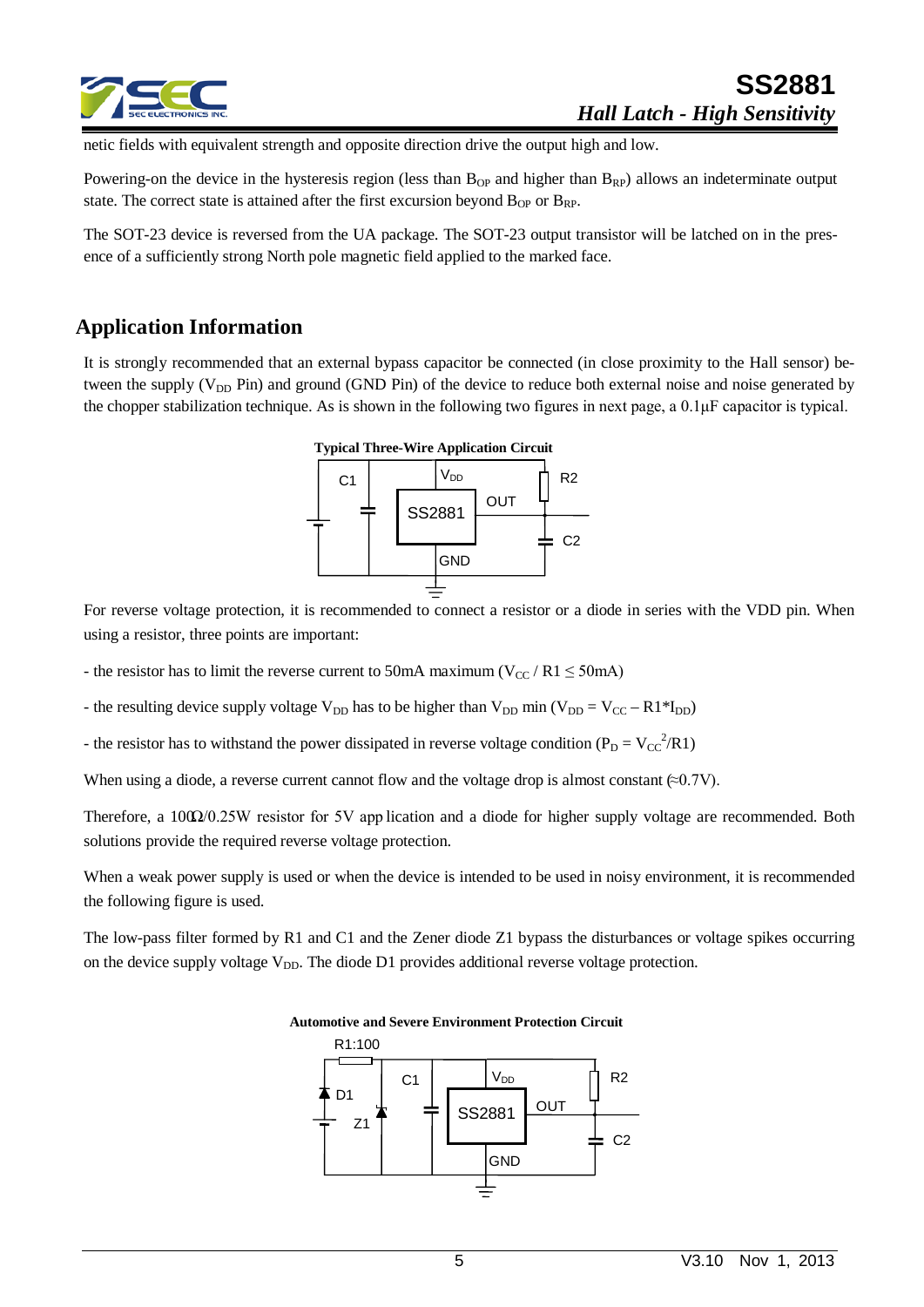

The SS2881 have been optimized for commutation applications in 5V and 12V brushless DC motors. The following figure in the next page is the typical application circuit for 3 phase brushless DC motors.



### **ESD Precautions**

Electronic semiconductor products are sensitive to Electro Static Discharge (ESD). Always observe Electro Static Discharge control procedures whenever handling semiconductor products.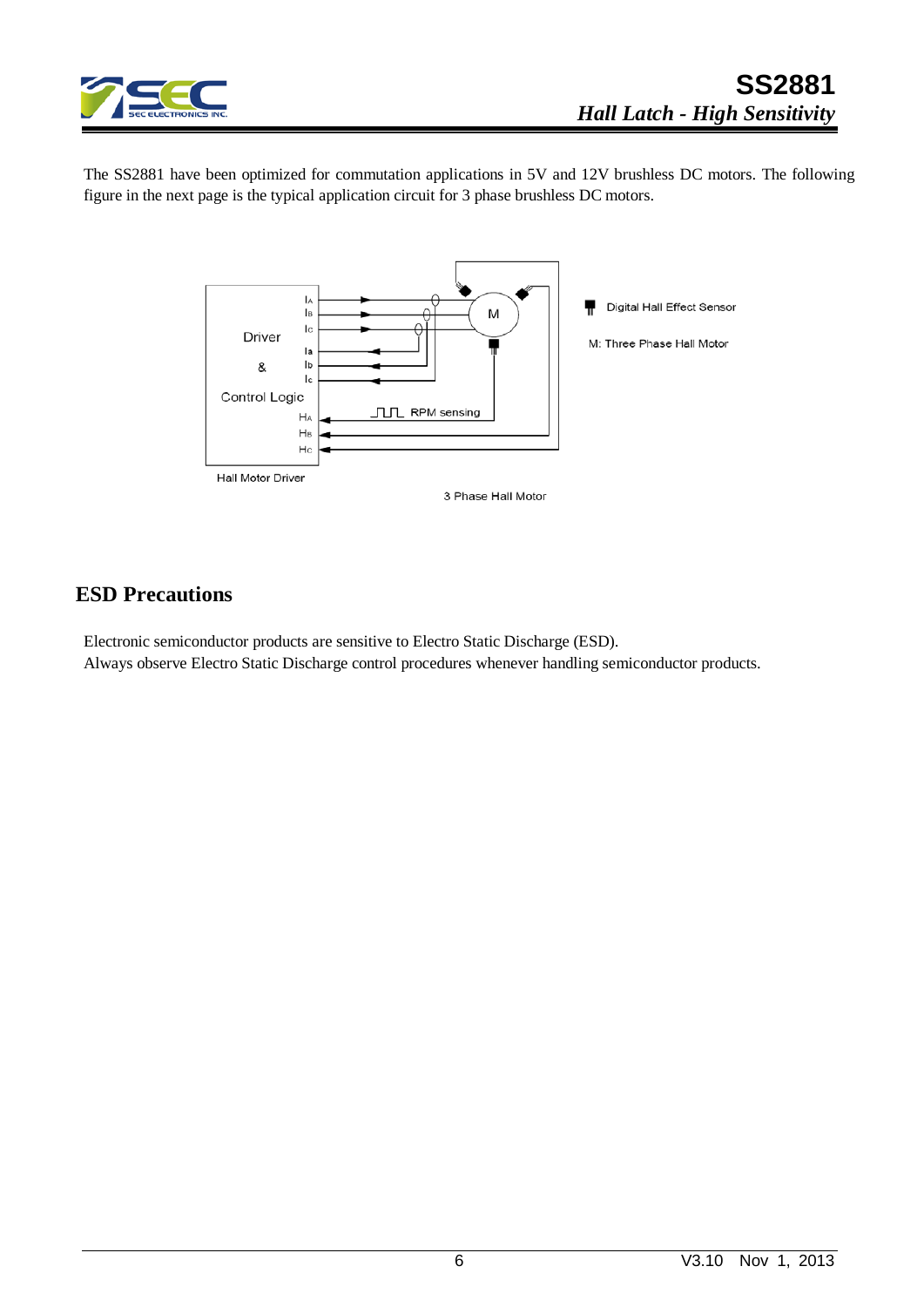

# **Package Information**

#### **Package UA, 3-Pin SIP:**